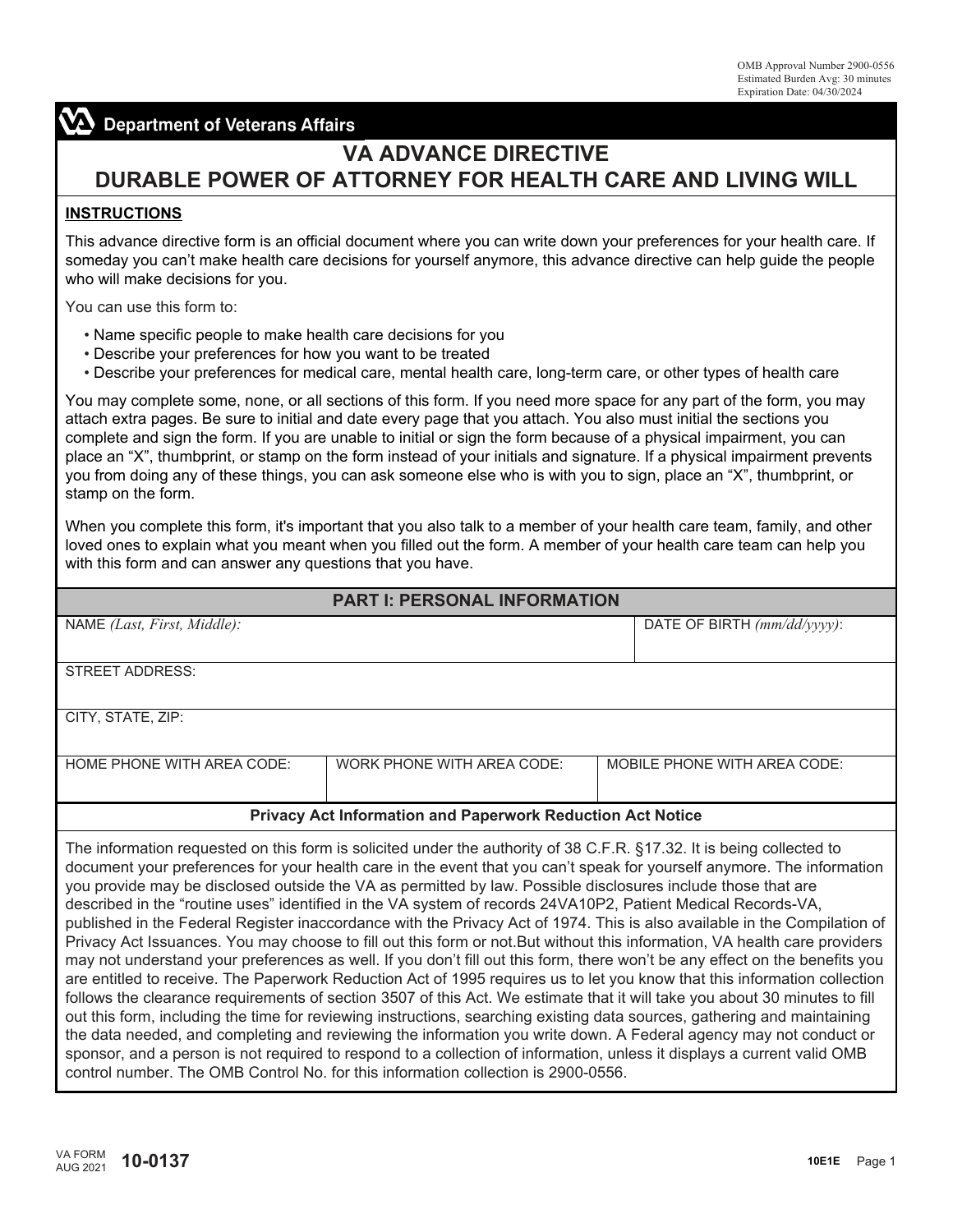|  |  |  | NAME (Last, First, Middle): |
|--|--|--|-----------------------------|
|--|--|--|-----------------------------|

#### **PART II: DURABLE POWER OF ATTORNEY FOR HEALTH CARE**

This section of the advance directive form is called a Durable Power of Attorney for Health Care. It lets you appoint a specific person to make health care decisions for you in case you can't make decisions for yourself anymore. This person will be called your Health Care Agent.

Your Health Care Agent should be someone:

- You trust
- Who knows you well
- Who is familiar with your values and beliefs

If you get too sick to make decisions for yourself, your Health Care Agent will have the authority to make all health care decisions for you. This includes decisions to admit and discharge you from any hospital or other health care institution. Your Health Care Agent can also decide to start or stop any type of health care treatment. He or she can access your personal health information, and medical records, including information about whether you have been tested for HIV or treated for AIDS, sickle cell anemia, substance abuse or alcoholism.

**NOTE:** If you wish to give general permission for VA to share your medical records or health information with others, you can complete VA Form 10-5345 (Request for and Authorization to Release Medical Records or Health Information). You can get VA Form 10-5345 from your VA health care provider or you can get it using a computer from this website **<http://www4.va.gov/vaforms/medical/pdf/vha-10-5345-fill.pdf>**.

| <b>A - HEALTH CARE AGENT</b>                                                                                                                                     |                                                                                                                  |                                                                      |                     |  |
|------------------------------------------------------------------------------------------------------------------------------------------------------------------|------------------------------------------------------------------------------------------------------------------|----------------------------------------------------------------------|---------------------|--|
|                                                                                                                                                                  |                                                                                                                  | Place your initials in the box next to your choice. Choose only one. |                     |  |
| <b>Initials</b>                                                                                                                                                  | I don't wish to appoint a Health Care Agent right now.<br>(Skip this section and go to Part III, Living Will.)   |                                                                      |                     |  |
| <b>Initials</b>                                                                                                                                                  | I appoint the person named below to make decisions about my health care if I can't decide for myself<br>anymore. |                                                                      |                     |  |
|                                                                                                                                                                  | Name (Last, First, Middle):                                                                                      |                                                                      | Relationship to Me: |  |
| <b>Street Address:</b>                                                                                                                                           |                                                                                                                  |                                                                      |                     |  |
| City, State, Zip:                                                                                                                                                |                                                                                                                  |                                                                      |                     |  |
|                                                                                                                                                                  | Home Phone with Area Code:                                                                                       | Work Phone with Area Code:<br>Mobile Phone with Area Code:           |                     |  |
| <b>B - ALTERNATE HEALTH CARE AGENT</b>                                                                                                                           |                                                                                                                  |                                                                      |                     |  |
| Fill out this section if you want to appoint a second person to make health care decisions for you, in case the first<br>person isn't available.                 |                                                                                                                  |                                                                      |                     |  |
| <b>Initials</b><br>If the person named above can't or doesn't want to make decisions for me, I appoint the person named<br>below to act as my Health Care Agent. |                                                                                                                  |                                                                      |                     |  |
| Name (Last, First, Middle):                                                                                                                                      |                                                                                                                  | Relationship to Me:                                                  |                     |  |
| <b>Street Address:</b>                                                                                                                                           |                                                                                                                  |                                                                      |                     |  |
| City, State, Zip:                                                                                                                                                |                                                                                                                  |                                                                      |                     |  |
|                                                                                                                                                                  | Home Phone with Area Code:<br>Work Phone with Area Code:<br>Mobile Phone with Area Code:                         |                                                                      |                     |  |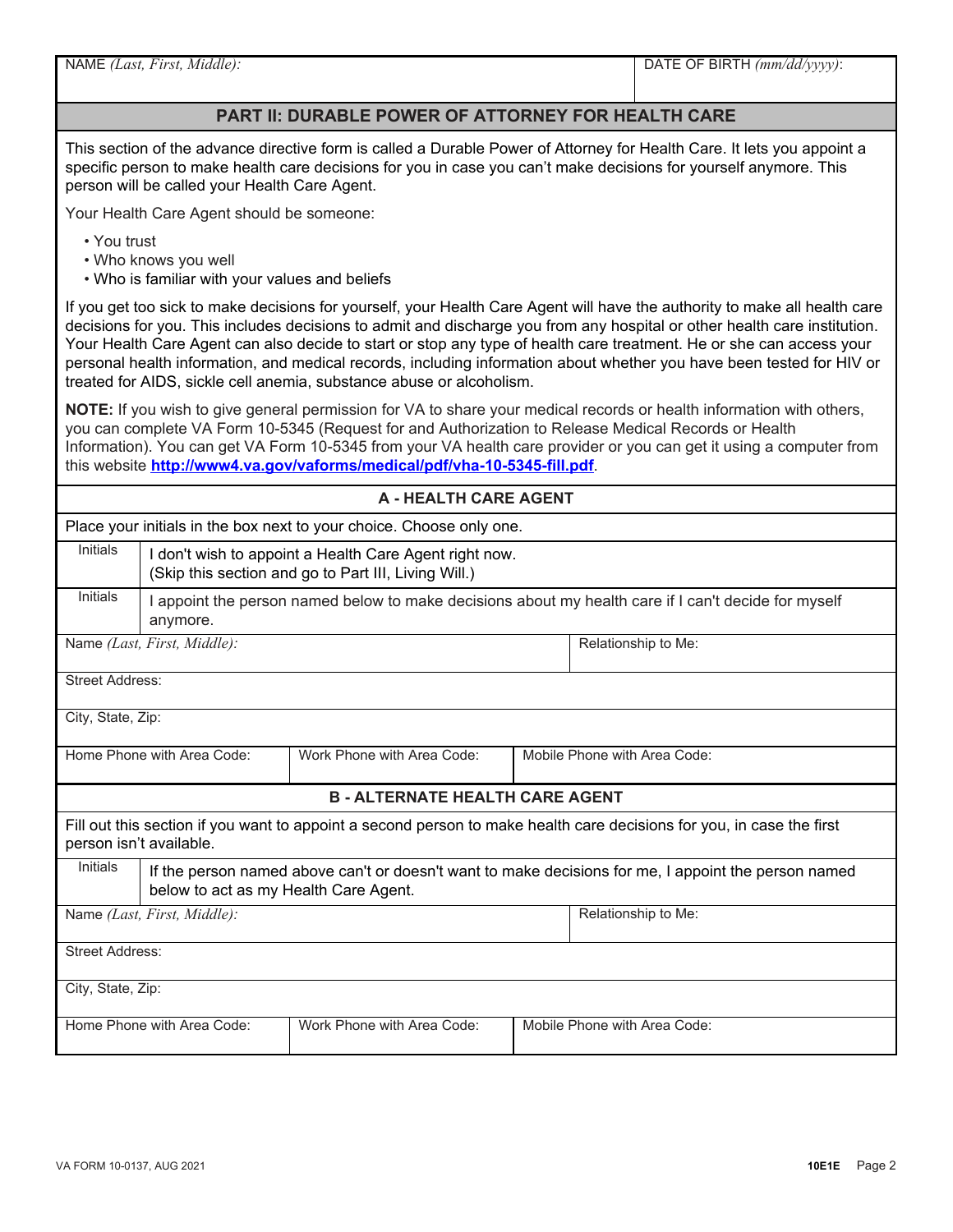NAME *(Last, First, Middle):*

DATE OF BIRTH *(mm/dd/yyyy)*:

### **PART III: LIVING WILL**

This section of the advance directive form is called a Living Will. This section of it lets you write down how you want to be treated in case you aren't able to decide for yourself anymore. Its purpose is to help others decide about your care.

#### **A - SPECIFIC PREFERENCES ABOUT LIFE-SUSTAINING TREATMENTS**

In this section, you can indicate your preferences for life-sustaining treatments in certain situations. Some examples of life-sustaining treatments are:

- CPR (cardiopulmonary resuscitation)
- a breathing machine (mechanical ventilation)
- kidney dialysis
- a feeding tube (artificial nutrition and hydration)

Think about each situation described on the left and ask yourself, "In that situation, would I want to have life-sustaining treatments?" Place your initials in the box that best describes your treatment preference. You may complete some, all, or none of this section. Choose only one box for each statement.

|                                                                                                                                       | Yes.            | I'm not sure.   | No.              |
|---------------------------------------------------------------------------------------------------------------------------------------|-----------------|-----------------|------------------|
|                                                                                                                                       | I would want    | It would depend | I would not want |
|                                                                                                                                       | life-sustaining | on the          | life-sustaining  |
|                                                                                                                                       | treatments.     | circumstances.  | treatments.      |
| If I am unconscious, in a coma, or in a vegetative state and<br>there is little or no chance of recovery.                             | Initials        | Initials        | Initials         |
| If I have permanent, severe brain damage that makes me<br>unable to recognize my family or friends (for example, severe<br>dementia). | Initials        | Initials        | <b>Initials</b>  |
| If I have a permanent condition where other people must help<br>me with my daily needs (for example, eating, bathing,<br>toileting).  | Initials        | Initials        | Initials         |
| If I need to use a breathing machine and be in bed for the rest<br>of my life.                                                        | Initials        | Initials        | Initials         |
| If I have pain or other severe symptoms that cause suffering<br>and can't be relieved.                                                | Initials        | Initials        | Initials         |
| If I have a condition that will make me die very soon, even<br>with life-sustaining treatments.                                       | <b>Initials</b> | <b>Initials</b> | <b>Initials</b>  |
| Other:                                                                                                                                | Initials        | Initials        | Initials         |
|                                                                                                                                       |                 |                 |                  |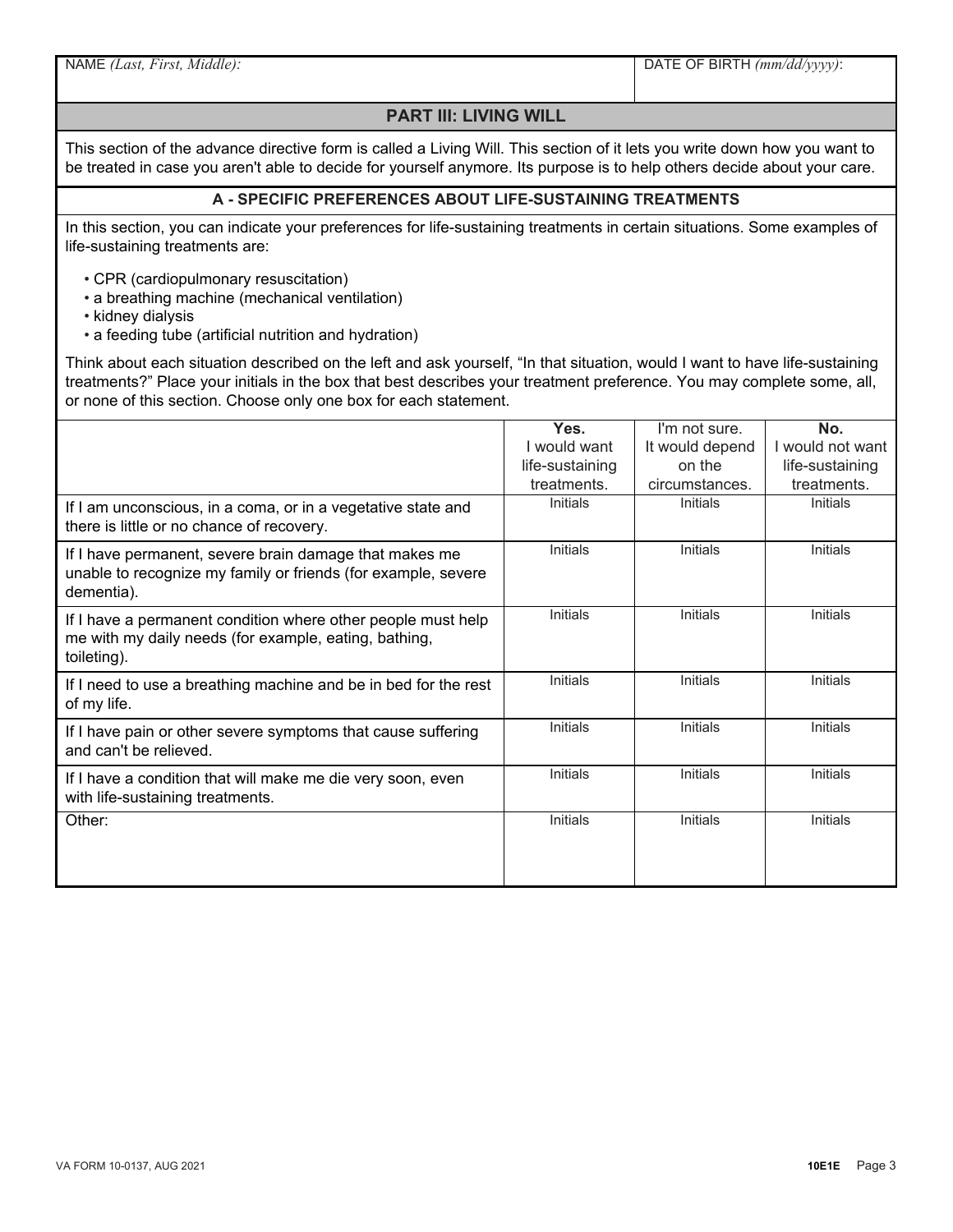**B - MENTAL HEALTH PREFERENCES** This section is optional. You may skip this section if you do not have a serious mental health problem or if you do not want to write down your preferences for mental health care. If you have a serious mental health condition, you might want to write down medications that have worked for you in the past and that you would want again, or you might want to write down the mental health facilities or hospitals that you like and those that you don't like. If you need more space, you may attach extra pages and use this space to refer to attached pages. Be sure to initial and date every page that you attach. NAME *(Last, First, Middle):* DATE OF BIRTH *(mm/dd/yyyy)*:

## **C - ADDITIONAL PREFERENCES**

This section is optional. In this space, you can write other important preferences for your health care that aren't described somewhere else in this document. For example, these might be social, cultural, or faith-based preferences for care, or preferences about treatments such as feeding tubes, blood transfusions, or pain medications. If you need more space, you may attach extra pages and use this space to refer to attached pages. Be sure to initial and date every page that you attach.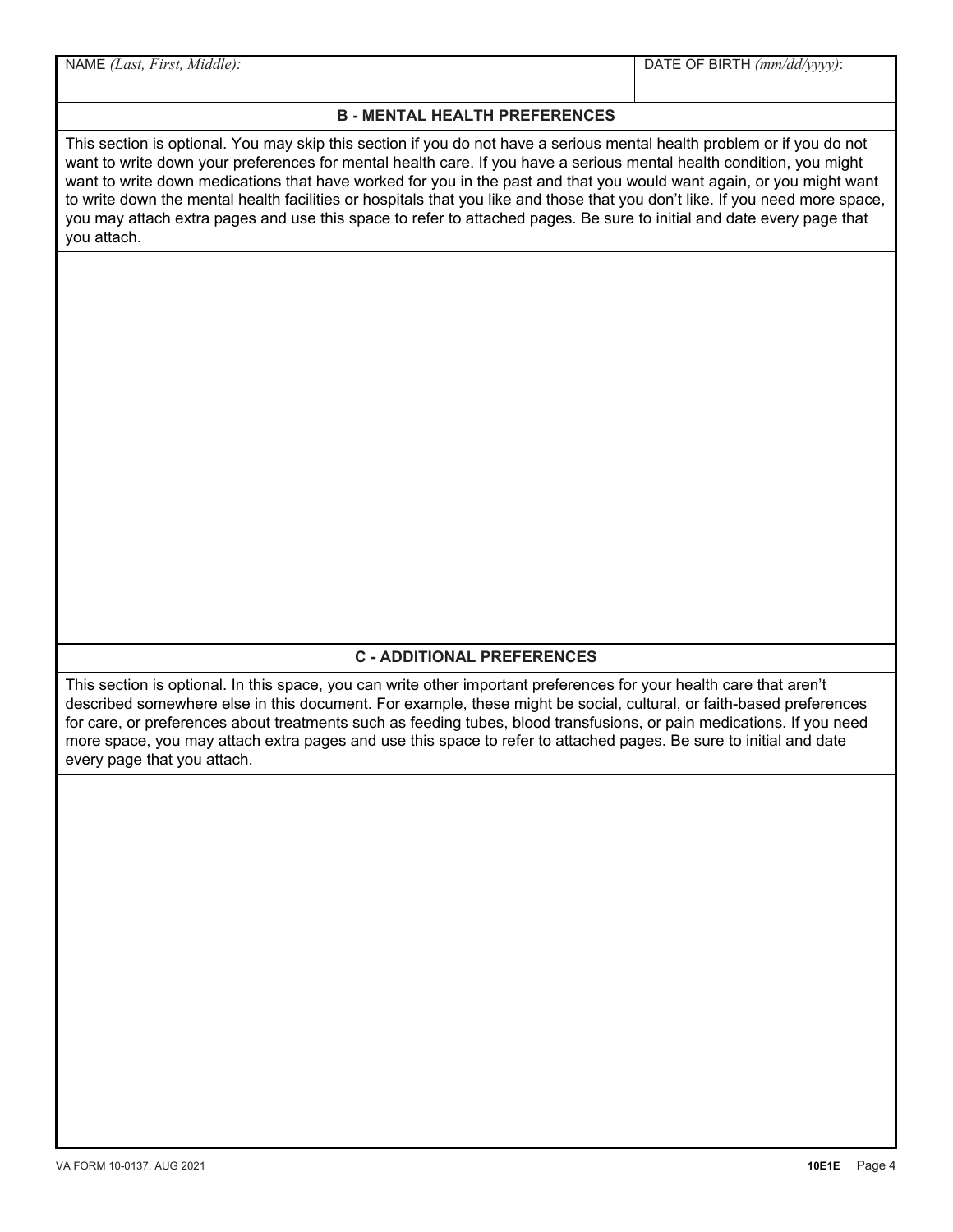|                                                                                                                                                                                                                                                                                                                                                                                                                                                                                                                                                                                                                                         | NAME (Last, First, Middle):                                                                                                                                                                                                                                                        | DATE OF BIRTH (mm/dd/yyyy): |  |
|-----------------------------------------------------------------------------------------------------------------------------------------------------------------------------------------------------------------------------------------------------------------------------------------------------------------------------------------------------------------------------------------------------------------------------------------------------------------------------------------------------------------------------------------------------------------------------------------------------------------------------------------|------------------------------------------------------------------------------------------------------------------------------------------------------------------------------------------------------------------------------------------------------------------------------------|-----------------------------|--|
|                                                                                                                                                                                                                                                                                                                                                                                                                                                                                                                                                                                                                                         | <b>D-HOW STRICTLY YOU WANT YOUR PREFERENCES FOLLOWED</b>                                                                                                                                                                                                                           |                             |  |
| Place your initials in the box next to the statement that reflects how strictly you want others to follow your preferences.<br>Choose only one.                                                                                                                                                                                                                                                                                                                                                                                                                                                                                         |                                                                                                                                                                                                                                                                                    |                             |  |
| Initials                                                                                                                                                                                                                                                                                                                                                                                                                                                                                                                                                                                                                                | I want my preferences, as expressed in this Living Will, to serve as a general guide. I understand<br>that in some situations, the person making decisions for me may decide something different from the<br>preferences I express above, if they think it's in my best interests. |                             |  |
| <b>Initials</b>                                                                                                                                                                                                                                                                                                                                                                                                                                                                                                                                                                                                                         | I want my preferences, as expressed in this Living Will, to be followed strictly, even if the person making<br>decisions for me thinks that this isn't in my best interests.                                                                                                       |                             |  |
|                                                                                                                                                                                                                                                                                                                                                                                                                                                                                                                                                                                                                                         | <b>PART IV: SIGNATURES</b>                                                                                                                                                                                                                                                         |                             |  |
|                                                                                                                                                                                                                                                                                                                                                                                                                                                                                                                                                                                                                                         | <b>A - YOUR SIGNATURE</b>                                                                                                                                                                                                                                                          |                             |  |
|                                                                                                                                                                                                                                                                                                                                                                                                                                                                                                                                                                                                                                         | By my signature below, I certify that this form accurately describes my preferences.                                                                                                                                                                                               |                             |  |
|                                                                                                                                                                                                                                                                                                                                                                                                                                                                                                                                                                                                                                         | SIGNATURE (Sign in ink):                                                                                                                                                                                                                                                           | DATE $(mm/dd/yyyy)$ :       |  |
|                                                                                                                                                                                                                                                                                                                                                                                                                                                                                                                                                                                                                                         | <b>B - WITNESSES' SIGNATURES</b>                                                                                                                                                                                                                                                   |                             |  |
| Two people must witness your signature. Witnesses to the patient's signing of an advance directive are attesting by<br>their signatures only to the fact that they saw the patient or designated third party sign the VA Advance Directive form.<br>Neither witness may, to the witness' knowledge, be named as a beneficiary in the patient's estate, appointed as health<br>care agent in the advance directive, or financially responsible for the patient's care. Nor may a witness be the<br>designated third party who has signed the VA Advance Directive form at the direction of the patient and in the<br>patient's presence. |                                                                                                                                                                                                                                                                                    |                             |  |
|                                                                                                                                                                                                                                                                                                                                                                                                                                                                                                                                                                                                                                         | Witness #1                                                                                                                                                                                                                                                                         |                             |  |
| I personally witnessed the signing of this advance directive. I am not the designated third party who signed this VA<br>Advance Directive form at the direction of the patient and in the patient's presence. I am not appointed as Health Care<br>Agent in this advance directive. I am not financially responsible for the care of the patient making this advance<br>directive. To the best of my knowledge, I am not named as a beneficiary in the patient's estate.                                                                                                                                                                |                                                                                                                                                                                                                                                                                    |                             |  |
| SIGNATURE (Sign in ink):                                                                                                                                                                                                                                                                                                                                                                                                                                                                                                                                                                                                                |                                                                                                                                                                                                                                                                                    | DATE $(mm/dd/yyyy)$ :       |  |
| Name (Printed or Typed):                                                                                                                                                                                                                                                                                                                                                                                                                                                                                                                                                                                                                |                                                                                                                                                                                                                                                                                    |                             |  |
| <b>Street Address:</b>                                                                                                                                                                                                                                                                                                                                                                                                                                                                                                                                                                                                                  |                                                                                                                                                                                                                                                                                    |                             |  |
| City, State, Zip:                                                                                                                                                                                                                                                                                                                                                                                                                                                                                                                                                                                                                       |                                                                                                                                                                                                                                                                                    |                             |  |
| <b>Witness #2</b>                                                                                                                                                                                                                                                                                                                                                                                                                                                                                                                                                                                                                       |                                                                                                                                                                                                                                                                                    |                             |  |
| I personally witnessed the signing of this advance directive. I am not the designated third party who signed this VA<br>Advance Directive form at the direction of the patient and in the patient's presence. I am not appointed as Health Care<br>Agent in this advance directive. I am not financially responsible for the care of the patient making this advance<br>directive. To the best of my knowledge, I am not named as a beneficiary in the patient's estate.                                                                                                                                                                |                                                                                                                                                                                                                                                                                    |                             |  |
|                                                                                                                                                                                                                                                                                                                                                                                                                                                                                                                                                                                                                                         | SIGNATURE (Sign in ink):                                                                                                                                                                                                                                                           | DATE $(mm/dd/yyyy)$ :       |  |
|                                                                                                                                                                                                                                                                                                                                                                                                                                                                                                                                                                                                                                         | Name (Printed or Typed):                                                                                                                                                                                                                                                           |                             |  |
| <b>Street Address:</b>                                                                                                                                                                                                                                                                                                                                                                                                                                                                                                                                                                                                                  |                                                                                                                                                                                                                                                                                    |                             |  |
| City, State, Zip:                                                                                                                                                                                                                                                                                                                                                                                                                                                                                                                                                                                                                       |                                                                                                                                                                                                                                                                                    |                             |  |